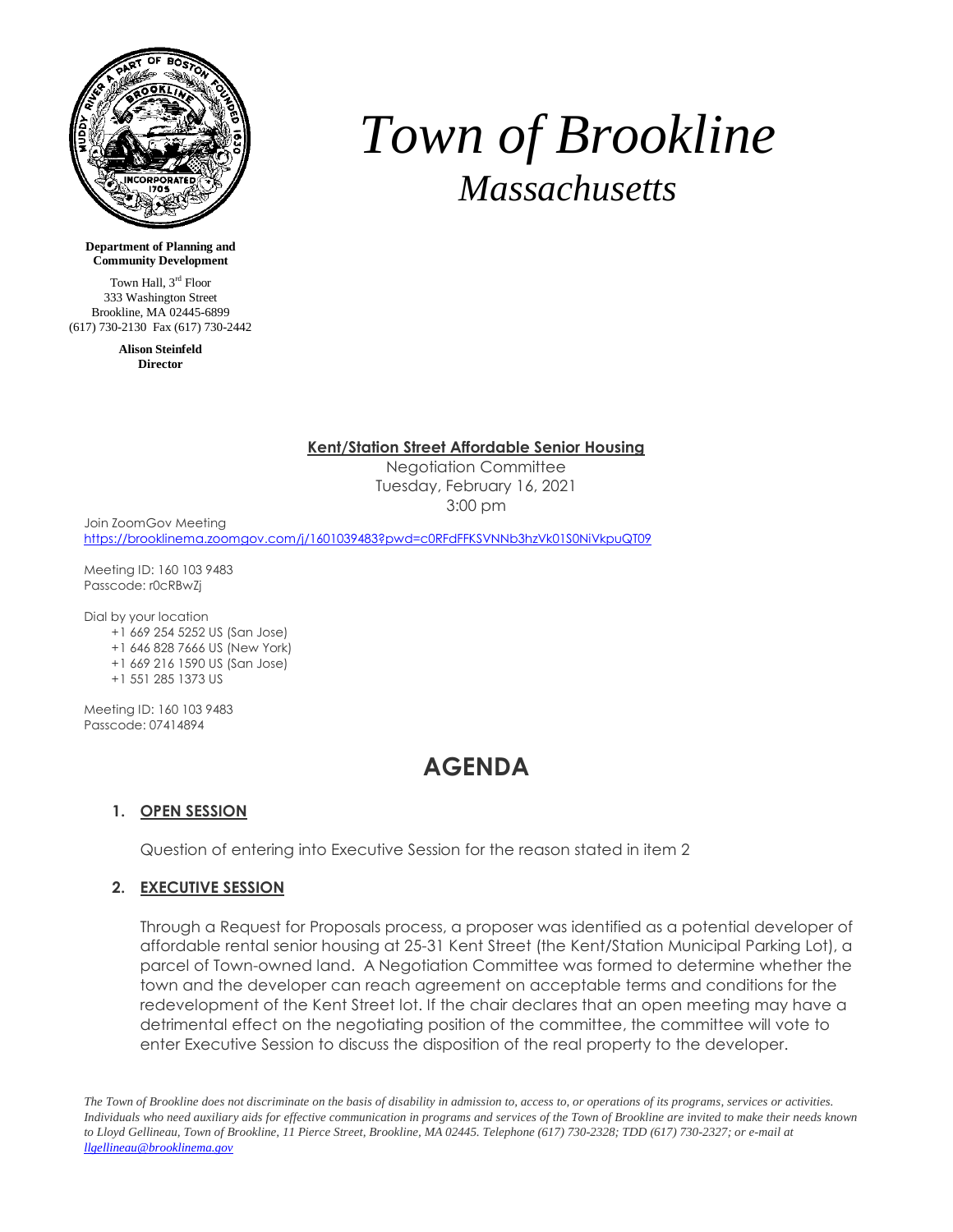# **Parking Revenue for the Kent Street lot – provided by Todd Kirrane:**

**The CY2019 Revenue from meters was \$20,950.85 which represents the daily use by the BV Merchant permit holders. During non‐COVID the lot is at capacity Monday through Friday 7am to at least 6pm.** 

**The lot provides parking to 4 different consumer groups. The 4 groups are:** 

**Monday – Saturday 7am to 8pm: Commercial Merchant Parking (\$25 per permit plus meter fee) Monday – Saturday 8pm to 2am & Sundays: General Parking (Free) Monday through Sunday 8pm to 9am: Resident Overnight Parking (\$100 per month, billed quarterly) Monday through Sunday 8pm to 7am: Guest Overnight Parking (\$10 per night)** 

**The last 3 can be accommodated in the nearby Kent/Webster Lot and on‐street, however the first one cannot be accommodated on‐street or in any other Town controlled nearby lot.**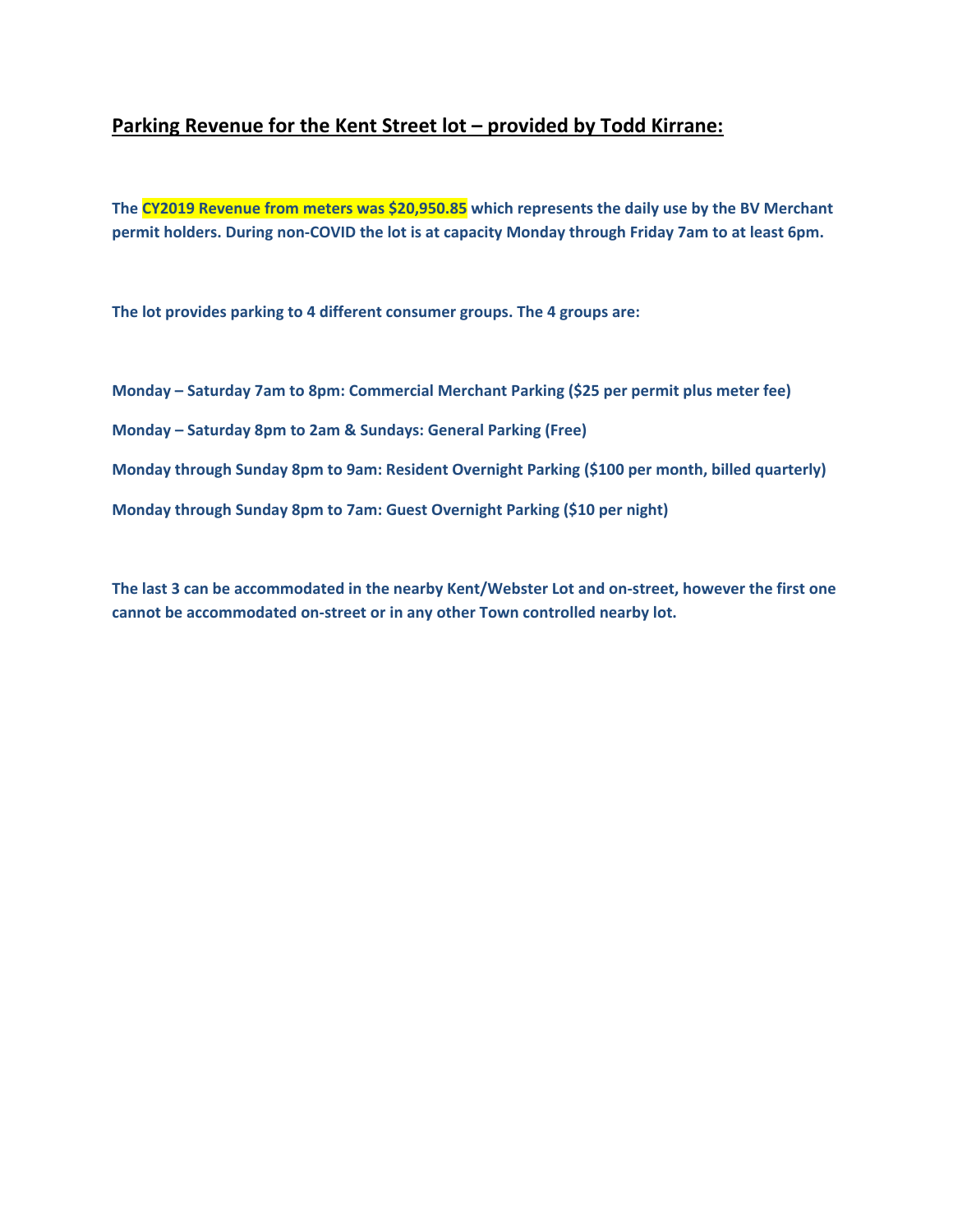# **Kent/Station Street Affordable Senior Housing**

Negotiation Committee Monday, February 16, 2021 Meeting Minutes

# **Committee Members present:**

Heather Hamilton, Chair Roger Blood Virginia Bullock Steve Pratt-Otto Don Warner

**Staff:**  Joe Viola

# **Public (during Open Session):**

none

At approximately 3:00 PM in Open Session, the Chair stated the committee's reasoning to move into Executive Session – which was noted in item 2 on the meeting agenda. The Chair noted that the Committee would not reconvene following the Executive Session. After reading the purpose for the Executive Session as stated on the agenda, the chair made the flowing motion:

Chair's Motion: To enter Executive Session

Seconded: Blood

Vote: Unanimous

## **Executive Session:**

The Committee discussed meeting minutes and took the following vote:

Chair's Motion: Approve the minutes of the February 1, 2021 meeting

Seconded: Warner

Vote: Unanimous

The Committee discussed the parking requirements and the amount of subsidy needed to pay for a parking structure. A discussion ensured related to parking and how